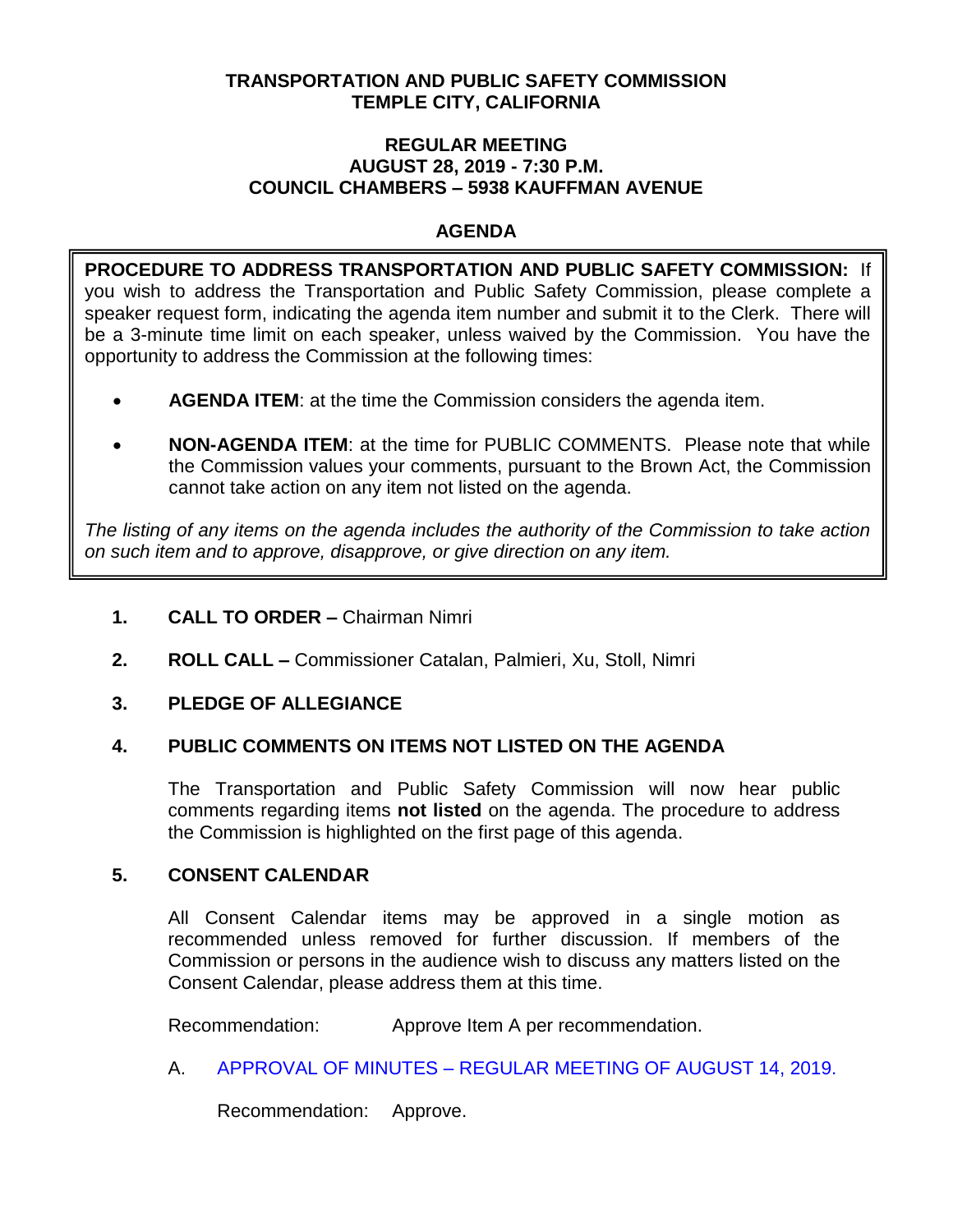## **6. PARKING CITATION HEARINGS**

Please note that the hearing is an informal proceeding and the rules of evidence required in a court trial do not apply.

### *Hearing Procedures:*

- When your case is called, approach the podium and state your name and address for the record.
- State whether or not you are the registered owner of the vehicle cited. If you are not the owner, please state your relationship to the owner.
- If you have a witness testifying on your behalf, the witness may be asked to wait in the lobby until called by the Commission.
- Present your case to the Commission. If you are submitting any documents or photographs relevant to your case, they will be retained by the City as part of the official file.
- The Commission will render a decision to uphold or dismiss your citation. A written notification of the Commission's decision will be mailed to you.
- If your citation is upheld, you may appeal the decision of the Commission to the Los Angeles Superior Court – Stanley Mosk Courthouse. You must file your appeal within 35 days from the date the written notification is mailed to you.

# **A. HEARINGS IN PERSON**

- 
- 
- 
- 
- 

# **B. WRITTEN DECLARATION**

- 
- 
- 

**7. UNFINISHED BUSINESS** – None

- 1. [James Konzelman Citation No. TC030009081](https://ca-templecity.civicplus.com/DocumentCenter/View/13026/6A1-TC030009081) 2. [Zhenyu Zhang Citation No. TC201499](https://ca-templecity.civicplus.com/DocumentCenter/View/13027/6A2-TC201499) 3. Curtis Stohr [Citation No. TC010013547](https://ca-templecity.civicplus.com/DocumentCenter/View/13028/6A3-TC010013547) 4. [Barry Sutton Citation No. TC010013675](https://ca-templecity.civicplus.com/DocumentCenter/View/13029/6A4-TC010013675) 5. [Bin Qian Citation No. TC010013741](https://ca-templecity.civicplus.com/DocumentCenter/View/13030/6A5-TC010013741)
- 1. Cahterine Hu [Citation No. TC010013037](https://ca-templecity.civicplus.com/DocumentCenter/View/13031/6B1-TC010013037) 2. [Eric Kung Citation No. TC010013737](https://ca-templecity.civicplus.com/DocumentCenter/View/13032/6B2-TC010013737) 3. [Eric Kung Citation No. TC010013738](https://ca-templecity.civicplus.com/DocumentCenter/View/13033/6B3-TC010013738) 4. [Bryan Fiocito Citation No. TC040001812](https://ca-templecity.civicplus.com/DocumentCenter/View/13034/6B4-TC040001812)
- **8. NEW BUSINESS** None
- **9. COMMUNICATIONS** None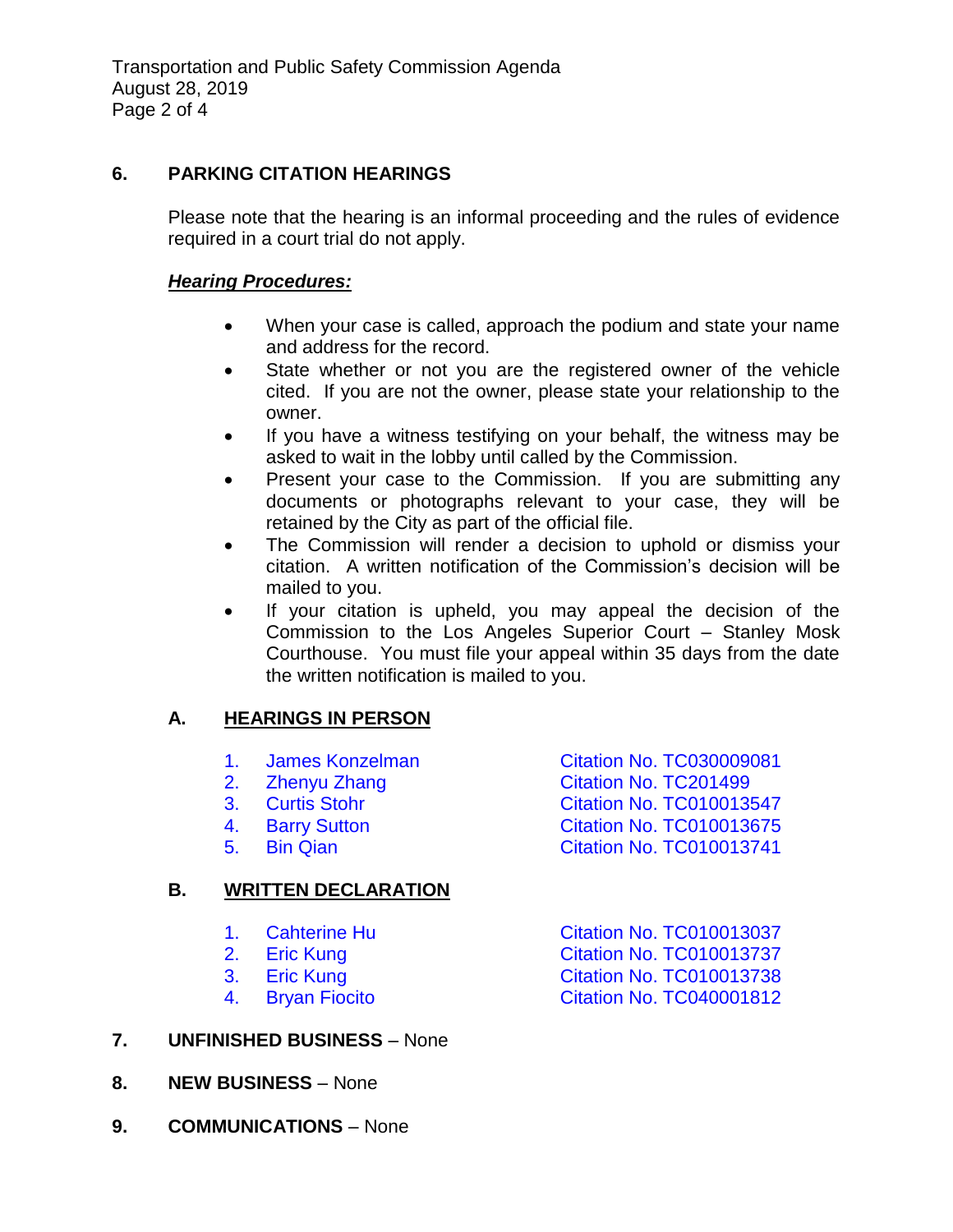## **10. ADDITIONAL PUBLIC COMMENTS ON ITEMS NOT LISTED ON THE AGENDA**

The Transportation and Public Safety Commission will now hear additional public comments regarding items **not listed** on the agenda. The procedure to address the Commission is highlighted on the first page of this agenda.

## **11. MATTERS FROM CITY OFFICIALS**

#### **12. COMMISSION ITEMS SEPARATE FROM THE REGULAR AGENDA**

- A. COMMISSIONER CATALAN
- B. COMMISSIONER PALMIERI
- C. COMMISSOINER XU
- D. VICE CHAIRMAN STOLL
- E. CHAIRMAN NIMRI

#### **13. ADJOURNMENT**

The next regular meeting of the Transportation and Public Safety Commission will be held on September 11, 2019 at 7:30 p.m. in the Council Chambers, 5938 Kauffman Avenue, Temple City.

#### **NEXT REGULAR MEETING OF:**

| CITY COUNCIL                                | 7:30 P.M.   | Sept. 3, 2019  |
|---------------------------------------------|-------------|----------------|
| <b>PARKS &amp; RECREATION COMMISSION</b>    | 7:30 P.M.   | Sept. 18, 2019 |
| PLANNING COMMISSION                         | 7:30 P.M.   | Sept. 10, 2019 |
| TRANSPORTATION AND PUBLIC SAFETY COMMISSION | 7:30 P.M.   | Sept. 11, 2019 |
| YOUTH COMMITTEE                             | $5:30$ P.M. | Nov. 15, 2019  |

Notice: Staff reports or other written documentation relating to each item of business of this Agenda are available for viewing on the City's website at [www.templecity.us](http://www.templecity.us/) and are on file in the Community Development Department located at City Hall, 9701 Las Tunas Drive, Temple City, California, and are available for review during regular office hours.

In compliance with the American with Disabilities Act, if you need special assistance to participate in this meeting, please contact the Secretary at (626) 285-2171. Notification 48 hours prior to the meeting will enable the City to make reasonable arrangements to ensure accessibility to this meeting.